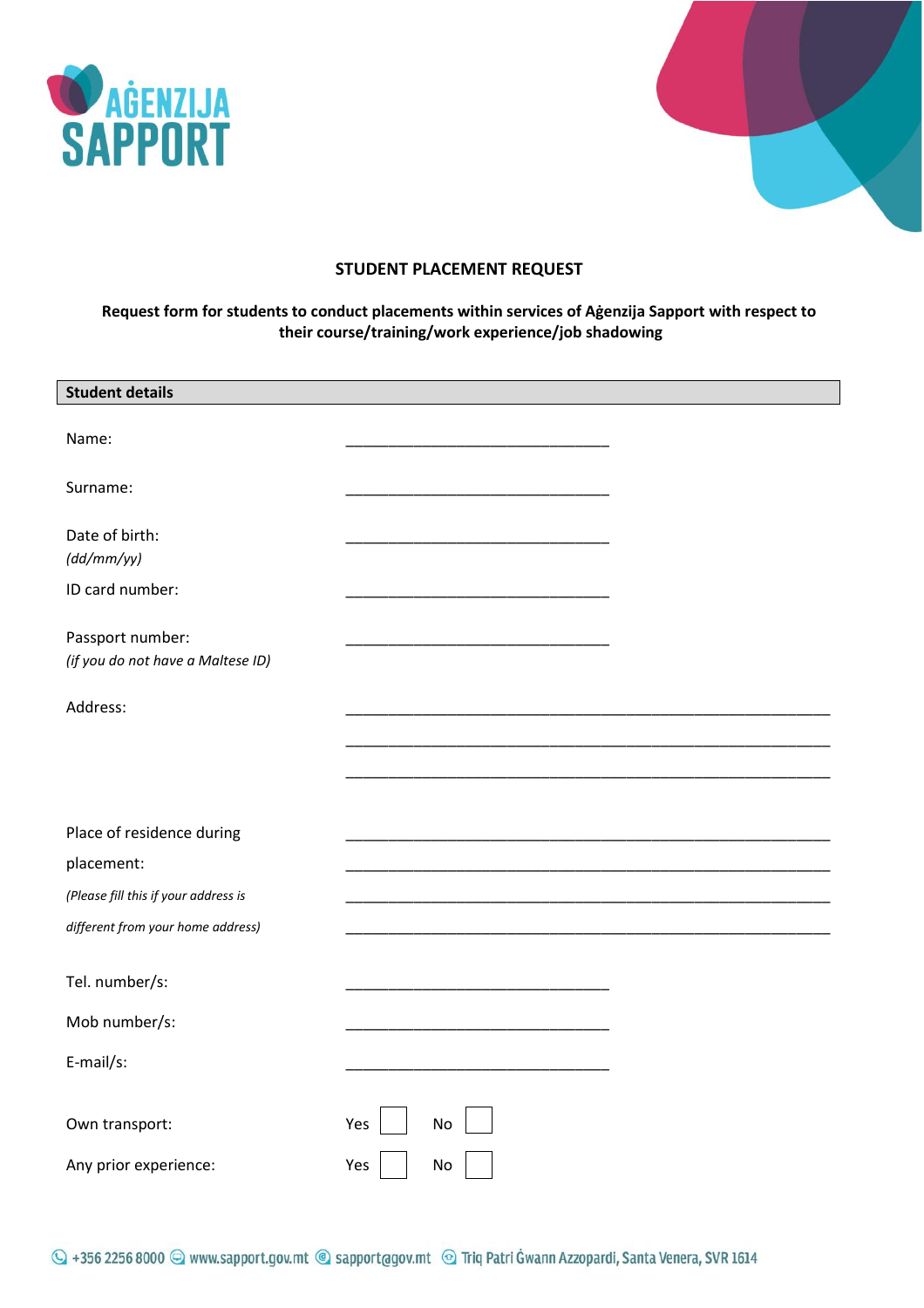| <b>Placement details</b>                  |           |                                                                       |               |  |  |  |
|-------------------------------------------|-----------|-----------------------------------------------------------------------|---------------|--|--|--|
| Number of required hours:                 |           |                                                                       |               |  |  |  |
| Number of weeks to complete:              |           | <u> 1989 - Johann John Stone, mars eta biztanleria (</u>              |               |  |  |  |
| Required timeframe of placement:          |           | to<br><u> 2000 - Jan James James Barbara, president eta idazlea (</u> |               |  |  |  |
| Preferred hours of placement              |           |                                                                       |               |  |  |  |
| <b>Morning</b>                            | Afternoon | <b>Night</b>                                                          | No preference |  |  |  |
|                                           |           |                                                                       |               |  |  |  |
| Details of course being followed          |           |                                                                       |               |  |  |  |
| Course:                                   |           |                                                                       |               |  |  |  |
| Academic entity:                          |           |                                                                       |               |  |  |  |
| Country:                                  |           |                                                                       |               |  |  |  |
| Course year:                              |           |                                                                       |               |  |  |  |
| Name of module/credit:                    |           |                                                                       |               |  |  |  |
| Module/credit tutor/supervisor:           |           |                                                                       |               |  |  |  |
| Tutor's/supervisor's:<br>Contact details: |           |                                                                       |               |  |  |  |

List of expected or required tasks/duties to be learned/practiced during placement:

| <b>Service</b> |  |
|----------------|--|
|                |  |
|                |  |

\_\_\_\_\_\_\_\_\_\_\_\_\_\_\_\_\_\_\_\_\_\_\_\_\_\_\_\_\_\_\_\_\_\_\_\_\_\_\_\_\_\_\_\_\_\_\_\_\_\_\_\_\_\_\_\_\_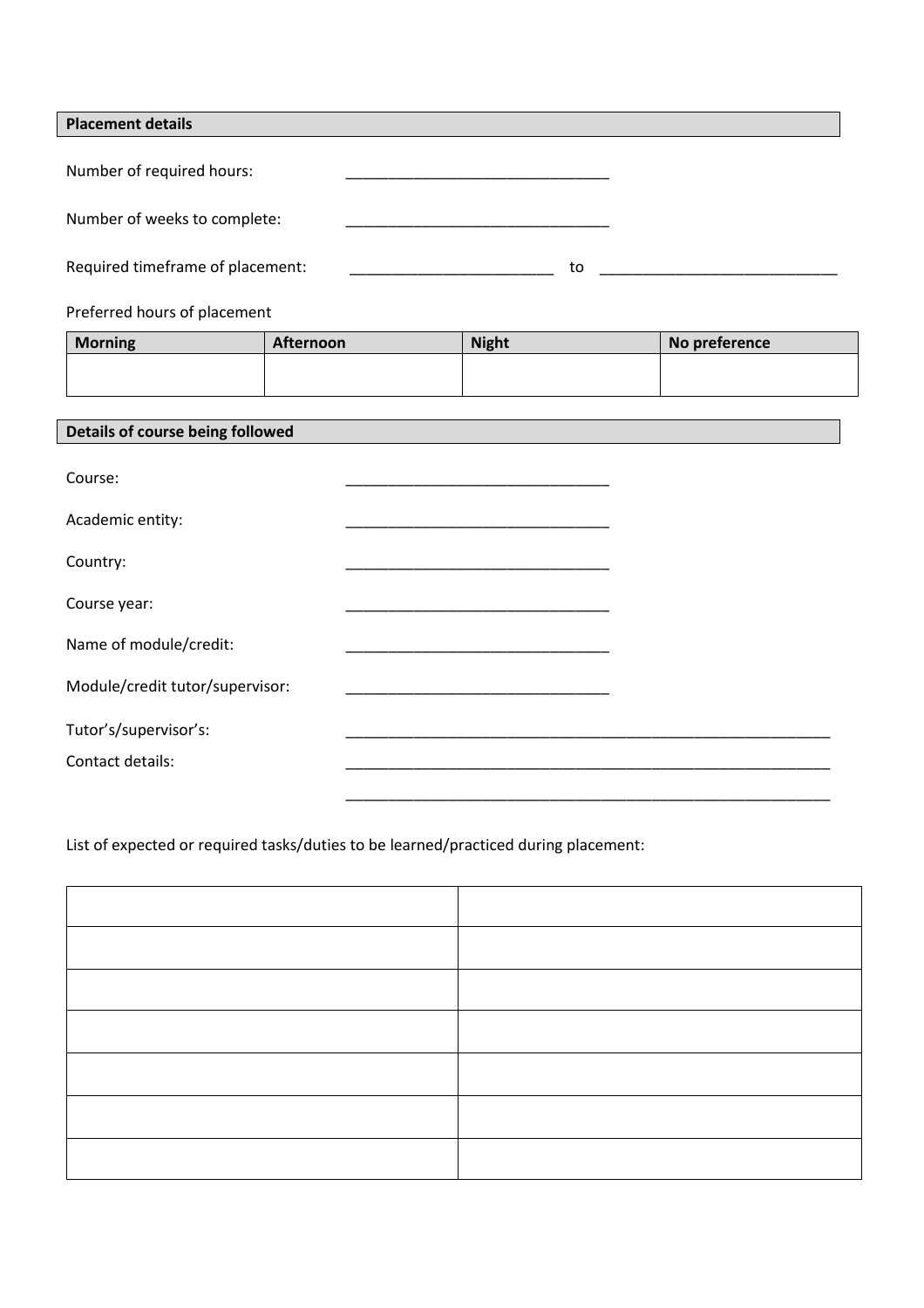### Preferred placement area:

*(Please mark the area you wish to conduct your placement. Multiple areas can be selected.)*

| Area                         | Yes/No | Area                           | Yes/No |
|------------------------------|--------|--------------------------------|--------|
| Day Services                 |        | Clerical - Any                 |        |
|                              |        |                                |        |
| <b>Residential Services</b>  |        | Clerical - Quality             |        |
|                              |        | <b>Assurance &amp; Service</b> |        |
|                              |        | Audit                          |        |
| <b>Community Services</b>    |        | Clerical - Research            |        |
| <b>Social Work Services</b>  |        | Clerical - Accounts            |        |
| Sign Language Interpretation |        | Clerical - Administration      |        |
| Service                      |        |                                |        |
| Speech and Language          |        | Office - Services              |        |
| Pathology                    |        |                                |        |
| <b>Occupational Therapy</b>  |        | Office - Any                   |        |
| <b>Marketing Department</b>  |        | Office - Quality               |        |
|                              |        | <b>Assurance &amp; Service</b> |        |
|                              |        | Audit                          |        |
| Clerical - Services          |        | Office - Research              |        |
| Clerical - Reception         |        | Office - Accounts              |        |

*Kindly note that due to the current Covid19 pandemic, frontline placements are limited and reviewed on an ongoing basis according to directions and measures issued by relevant authorities.*

*NB: Placements are subject to availability according to number of hours and provided dates of expected completion for placement at the time of the request made.*

### **Required documents for placement:**

**EXECT** Scan or photocopy of ID card / Passport to be provided with the application